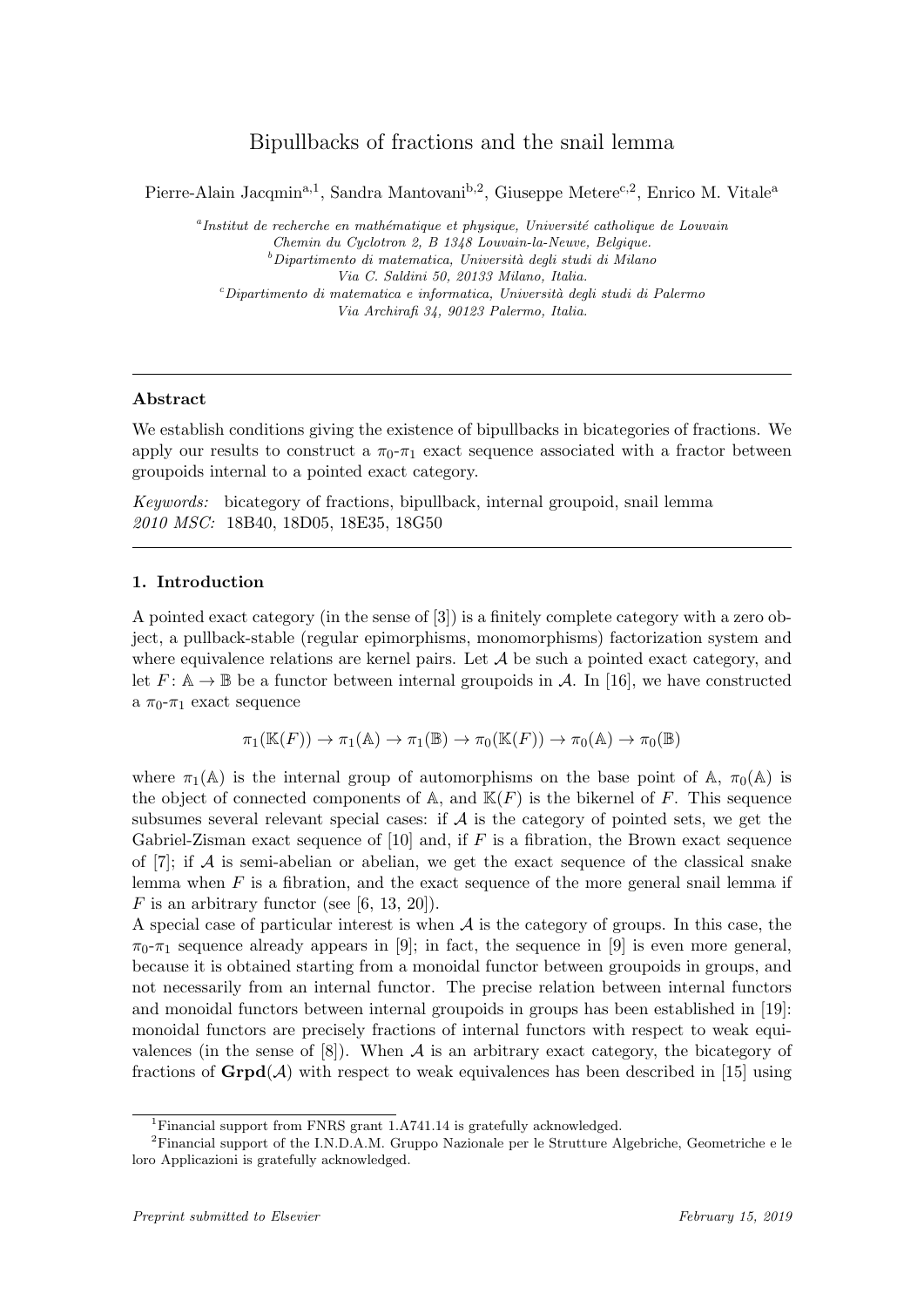fractors (fractors are a particular kind of profunctors). The aim of this note is to complete the result of [16], showing that the  $\pi_0$ - $\pi_1$  exact sequence can be constructed starting from any fractor  $F: \mathbb{A} \to \mathbb{B}$  between internal groupoids in A pointed exact. Since the 2-functors

$$
\pi_0\colon \mathbf{Grpd}(\mathcal{A})\to \mathcal{A} \quad \text{and} \quad \pi_1\colon \mathbf{Grpd}(\mathcal{A})\to \mathbf{Grp}(\mathcal{A})
$$

send weak equivalences onto isomorphisms (see Lemma 4.5 in [16]), they can be extended to the bicategory of fractions. Therefore, what remains to be done is to construct bipullbacks (and, in particular, bikernels) in the bicategory of fractions using bipullbacks in the 2 category of internal functors.

In order to do so, the main result of this paper (Theorem 3.1) states that if  $\bf{B}$  is a bicategory with bipullbacks and  $\Sigma$  has a right calculus of fractions in the sense of [17], the bicategory of fractions

$$
P_{\Sigma} \colon \mathbf{B} \to \mathbf{B}[\Sigma^{-1}]
$$

preserves bipullbacks and  $\mathbf{B}[\Sigma^{-1}]$  has them. Since this is the case for the bicategory  $\mathbf{Grpd}(\mathcal{A})$  with  $\Sigma$  the class of weak equivalences, we can extend the main result of [16] getting a  $\pi_0$ - $\pi_1$  exact sequence from any internal fractor.

In this paper, the composition of two arrows

$$
\xrightarrow{f} \xrightarrow{g}
$$

/

will be denoted as  $f \cdot g$ , or simply by  $fg$ .

In order to shorten notation, we will use coherence theorems for bicategories as in [14]. Therefore, coherence isomorphisms will not be written explicitly.

We will sometimes need to change our base universe to a bigger one in order to define properly some (bi)categories. However, we will omit to say it when it has to be done.

## 2. A reminder on (bi)categories of fractions

2.1. Categories of fractions have been introduced by P. Gabriel and M. Zisman in [10] as a useful tool for algebraic topology and homotopy theory. They encode the universal solution to the problem of converting an arrow into an isomorphism. More precisely, if  $\mathcal A$ is a category and  $\Sigma$  is a class of arrows in  $\mathcal{A}$ , the category of fractions of  $\mathcal A$  with respect to  $\Sigma$  is a functor

$$
P_{\Sigma} \colon \mathcal{A} \to \mathcal{A}[\Sigma^{-1}]
$$

universal among all functors  $\mathcal{F} : A \to C$  such that  $\mathcal{F}(s)$  is an isomorphism for all  $s \in \Sigma$ . In other words, for every category C the functor induced by composition with  $P_{\Sigma}$  is an equivalence of categories

$$
P_{\Sigma} \cdot - : \mathbf{Funct}(\mathcal{A}[\Sigma^{-1}], \mathcal{C}) \to \mathbf{Funct}_{\Sigma}(\mathcal{A}, \mathcal{C})
$$

where **Funct**<sub> $\Sigma$ </sub>( $\mathcal{A}, \mathcal{C}$ ) is the category of those functors  $\mathcal{F} : \mathcal{A} \to \mathcal{C}$  such that  $\mathcal{F}(s)$  is an isomorphism for all  $s \in \Sigma$ .

Usually, the description of the category of fractions is quite complicated (see Chapter 5 in [5] for a detailed discussion), but if the class  $\Sigma$  has a right calculus of fractions, then the description of  $\mathcal{A}[\Sigma^{-1}]$  becomes much more clear. To have a right calculus of fractions means that: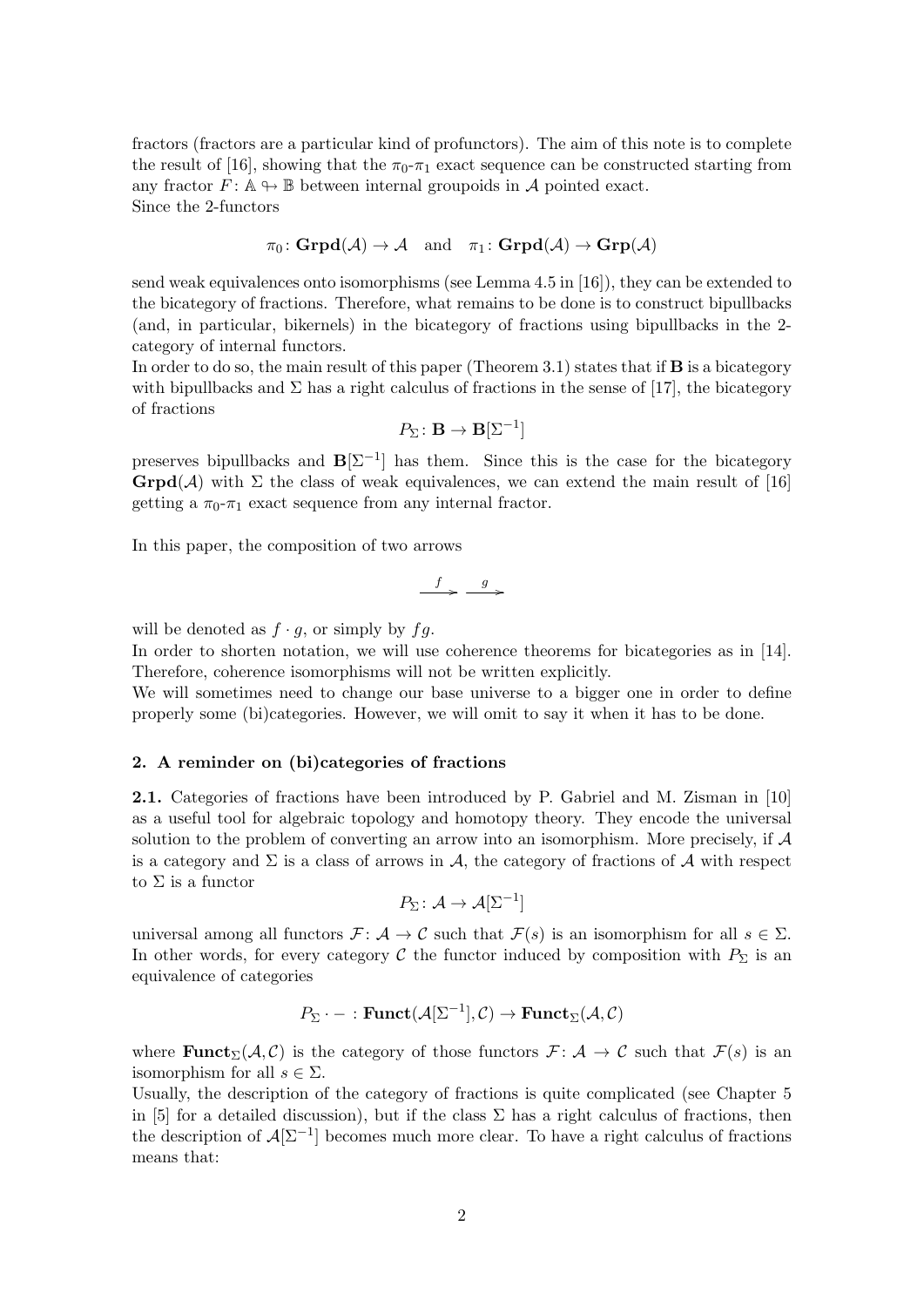- CF1.  $\Sigma$  contains the identity arrows.
- CF2.  $\Sigma$  is closed under composition.
- CF3. Given arrows f and s with same codomain, if  $s \in \Sigma$  then there exist arrows s' and  $f'$  such that  $s' \cdot f = f' \cdot s$  and  $s' \in \Sigma$ .



CF4. Given parallel arrows f and g, if there exists an arrow  $s \in \Sigma$  such that  $f \cdot s = g \cdot s$ , then there exists an arrow  $s' \in \Sigma$  such that  $s' \cdot f = s' \cdot g$ .

$$
\xrightarrow{\quad s' \quad \xrightarrow{\quad} \quad} \xrightarrow{\quad s \quad \xrightarrow{\quad} \quad}
$$

The dual notion of left calculus of fractions has also been studied for categories (see for example 5.3.1 in [5]). Whereas the bicategorical version of right calculus of fractions has been introduced in [17] (see below), at our knowledge the bicategorical version of left calculus of fractions has never been considered and we do not need it in this paper.

**2.2.** If the class  $\Sigma$  has a right calculus of fractions, the category  $\mathcal{A}[\Sigma^{-1}]$  can be described as follows:

- The objects of  $\mathcal{A}[\Sigma^{-1}]$  are those of  $\mathcal{A}$ .
- An arrow in  $\mathcal{A}[\Sigma^{-1}]$  from A to B is an equivalence class of spans  $(s, f)$  with  $s \in \Sigma$

$$
A \xleftarrow{s} I \xrightarrow{f} B
$$

two spans  $(s, f)$  and  $(s', f')$  being equivalent if there exist arrows  $x, x'$  in A such that  $x \cdot s = x' \cdot s' \in \Sigma$  and  $x \cdot f = x' \cdot f'$ .



Moreover, if A has pullbacks and  $\Sigma$  has a right calculus of fractions, then  $\mathcal{A}[\Sigma^{-1}]$  has pullbacks and  $P_{\Sigma} \colon \mathcal{A} \to \mathcal{A}[\Sigma^{-1}]$  preserves them [5].

**2.3.** If **B** is a bicategory and  $\Sigma$  is a class of arrows in **B**, the bicategory of fractions of **B** with respect to  $\Sigma$  is a morphism of bicategories (also called a pseudo-functor)

$$
P_{\Sigma} \colon \mathbf{B} \to \mathbf{B}[\Sigma^{-1}]
$$

which encodes the universal solution to the problem of sending an arrow of  $\Sigma$  into an equivalence. This problem has been studied by D. Pronk in [17], providing a bicategorical version of right calculus of fractions.

BF1. Σ contains the equivalences.

BF2.  $\Sigma$  is closed under composition.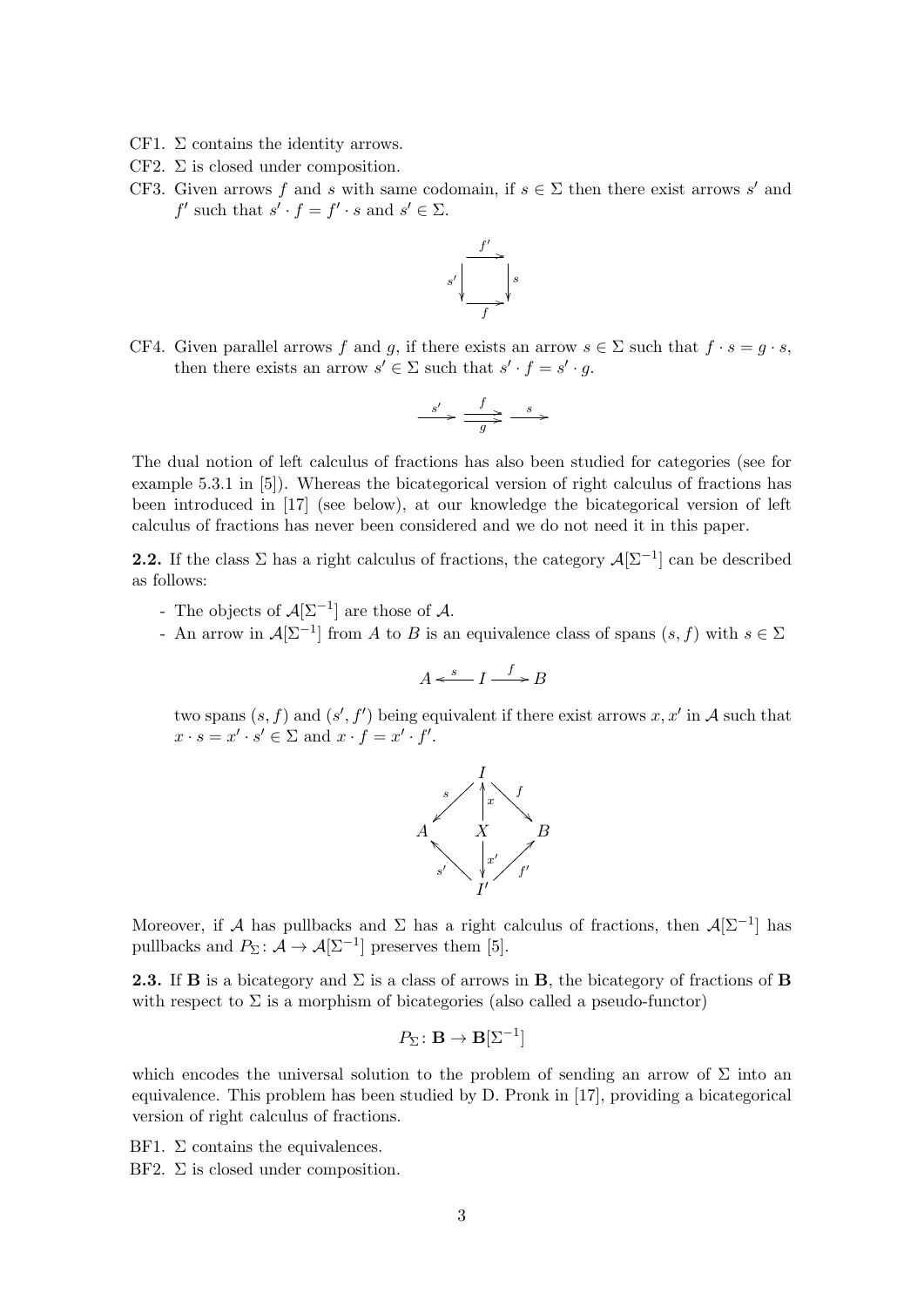BF3. Given arrows F and S with same codomain, if  $S \in \Sigma$  then there exist arrows  $S' \in \Sigma$ and  $F'$  and a 2-iso  $S' \cdot F \cong F' \cdot S$ .

$$
S' \sqrt{\frac{F'}{\frac{Q}{F}}} \sqrt{S}
$$

BF4. For every 2-cell (resp. 2-iso)  $\alpha: F \cdot W \Rightarrow G \cdot W$  with  $W \in \Sigma$  there exist a  $V \in \Sigma$  and a 2-cell (resp. 2-iso)  $\beta: V \cdot F \Rightarrow V \cdot G$  such that  $V \cdot \alpha = \beta \cdot W$ 

$$
\stackrel{V}{\longrightarrow} \frac{F}{\stackrel{G}{\longrightarrow}} \stackrel{W}{\longrightarrow}
$$

and for any two such pairs  $(V, \beta)$  and  $(V', \beta')$ , there exist  $U, U'$  and a 2-iso  $\varepsilon: U \cdot V \Rightarrow$  $U'\cdot V'$ 



such that  $U \cdot V \in \Sigma$  and the diagram

$$
U \cdot V \cdot F \xrightarrow{U \cdot \beta} U \cdot V \cdot G
$$

$$
\varepsilon \cdot F \Big\downarrow \qquad \qquad \downarrow \varepsilon \cdot G
$$

$$
U' \cdot V' \cdot F \xrightarrow{U' \cdot \beta'} U' \cdot V' \cdot G
$$

commutes.

BF5. Given arrows  $F, G$  and a 2-iso  $F \cong G$ , then  $F \in \Sigma$  if and only if  $G \in \Sigma$ .

**2.4.** If the class  $\Sigma$  has a right calculus of fractions, the bicategory  $\mathbf{B}[\Sigma^{-1}]$  can be described as follows:

- The objects of  $\mathbf{B}[\Sigma^{-1}]$  are those of **B**.
- 1-cells  $\mathbb{A} \to \mathbb{B}$  in **B**[Σ<sup>-1</sup>] are spans  $(W, F)$  with  $W \in \Sigma$ .

$$
\mathbb{A} \xleftarrow{W} \mathbb{C} \xrightarrow{F} \mathbb{B}
$$

- 2-cells  $(W, F) \Rightarrow (V, G)$  are equivalent classes of quadruples  $(U_1, U_2, \alpha_1, \alpha_2)$  where  $U_1 \cdot W \in \Sigma$ ,  $\alpha_1 \colon U_1 \cdot W \Rightarrow U_2 \cdot V$  is a 2-iso and  $\alpha_2 \colon U_1 \cdot F \Rightarrow U_2 \cdot G$  is a 2-cell.

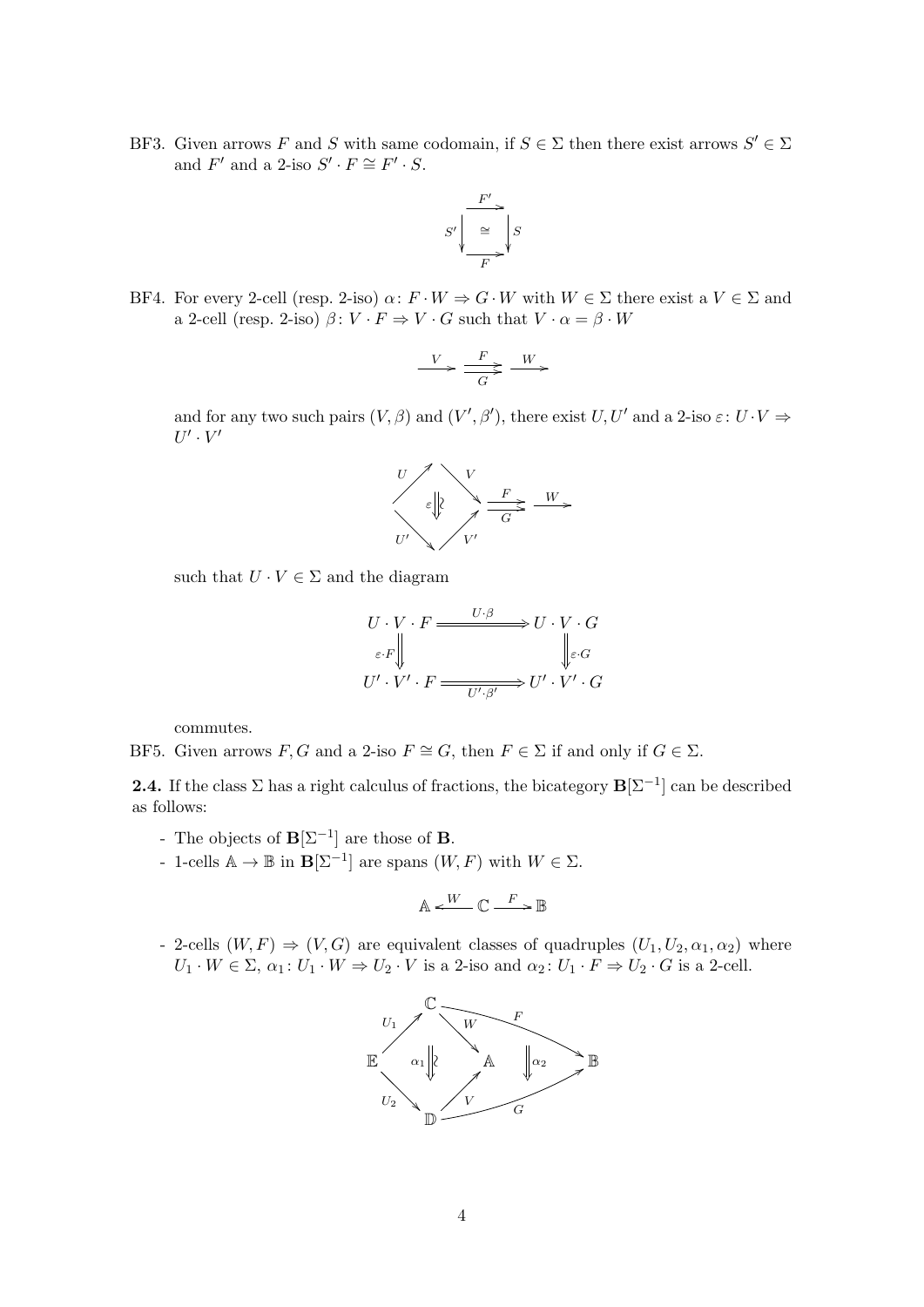Two quadruples  $(U_1, U_2, \alpha_1, \alpha_2)$  and  $(U'_1, U'_2, \alpha'_1, \alpha'_2)$  are equivalent when there exist



 $R_1: \mathbb{F} \to \mathbb{E}, R_2: \mathbb{F} \to \mathbb{E}'$  and two 2-isos  $\gamma_1: R_2 \cdot U'_1 \Rightarrow R_1 \cdot U_1$  and  $\gamma_2: R_1 \cdot U_2 \Rightarrow R_2 \cdot U'_2$ such that  $R_1 \cdot U_1 \cdot W \in \Sigma$  and the following diagrams commute.

$$
R_2 \cdot U_1' \cdot W \xrightarrow{\gamma_1 \cdot W} R_1 \cdot U_1 \cdot W \qquad R_2 \cdot U_1' \cdot F \xrightarrow{\gamma_1 \cdot F} R_1 \cdot U_1 \cdot F
$$
  
\n
$$
R_2 \cdot \alpha_1' \parallel \qquad \qquad R_1 \cdot \alpha_1 \qquad R_2 \cdot \alpha_2' \parallel \qquad \qquad R_1 \cdot \alpha_2
$$
  
\n
$$
R_2 \cdot U_2' \cdot V \xleftarrow{\gamma_2 \cdot V} R_1 \cdot U_2 \cdot V \qquad R_2 \cdot U_2' \cdot G \xleftarrow{\gamma_2 \cdot G} R_1 \cdot U_2 \cdot G
$$

- 1-cells composition is obtained by completing two consecutive spans with a span provided by BF3, and then forgetting the 2-cell. Vertical composition of 2-cells is obtained by pasting two vertically consecutive 2-cells with a square coming from BF3, horizontal composition is described by a vertical composition of two whiskerings. Different choices made possible by BF3 and BF4 will give rise to biequivalent bicategories. More details on compositions and identities can be found in [17].

The 2-isos in  $\mathbf{B}[\Sigma^{-1}]$  are exactly the 2-cells which can be represented by a quadruple  $(U_1, U_2, \alpha_1, \alpha_2)$  where  $\alpha_2$  is a 2-iso of **B**. Moreover, the universal morphism

$$
P_{\Sigma} \colon \mathbf{B} \to \mathbf{B}[\Sigma^{-1}]
$$

is defined by:  $P_{\Sigma}(\mathbb{A}) = \mathbb{A}, P_{\Sigma}(F) = (1_{\mathbb{A}}, F)$  and  $P_{\Sigma}(\alpha) = [(1_{\mathbb{A}}, 1_{\mathbb{A}}, 1_{1_{\mathbb{A}}}, \alpha)].$  For more details, see [17].

**2.5.** Recall that a bipullback (called 2-pullback in [4]) of two arrows  $F: A \rightarrow \mathbb{B}$  and  $G: \mathbb{C} \to \mathbb{B}$  in a bicategory **B** is a diagram of the form

$$
\mathbb{P} \xrightarrow{G'} \mathbb{A}
$$
  

$$
F' \downarrow \qquad \mathcal{P}_{\pi} \downarrow F
$$
  

$$
\mathbb{C} \xrightarrow{G} \mathbb{B}
$$

with  $\pi: F' \cdot G \Rightarrow G' \cdot F$  a 2-iso and satisfying the following universal property: BP1. For any diagram of the form

$$
\begin{array}{c}\nX \xrightarrow{H} A \\
K \downarrow \nearrow \nearrow \downarrow \\
C \xrightarrow{G} B\n\end{array}
$$

with  $\mu$  a 2-iso, there exist an arrow  $T: \mathbb{X} \to \mathbb{P}$  and 2-isos  $\gamma: T \cdot G' \Rightarrow H, \delta: T \cdot F' \Rightarrow K$ making commutative the following diagram.

$$
T \cdot F' \cdot G \xrightarrow{\delta \cdot G} K \cdot G
$$
  

$$
T \cdot \pi \downarrow \qquad \qquad \downarrow \mu
$$
  

$$
T \cdot G' \cdot F \xrightarrow{\gamma \cdot F} H \cdot F
$$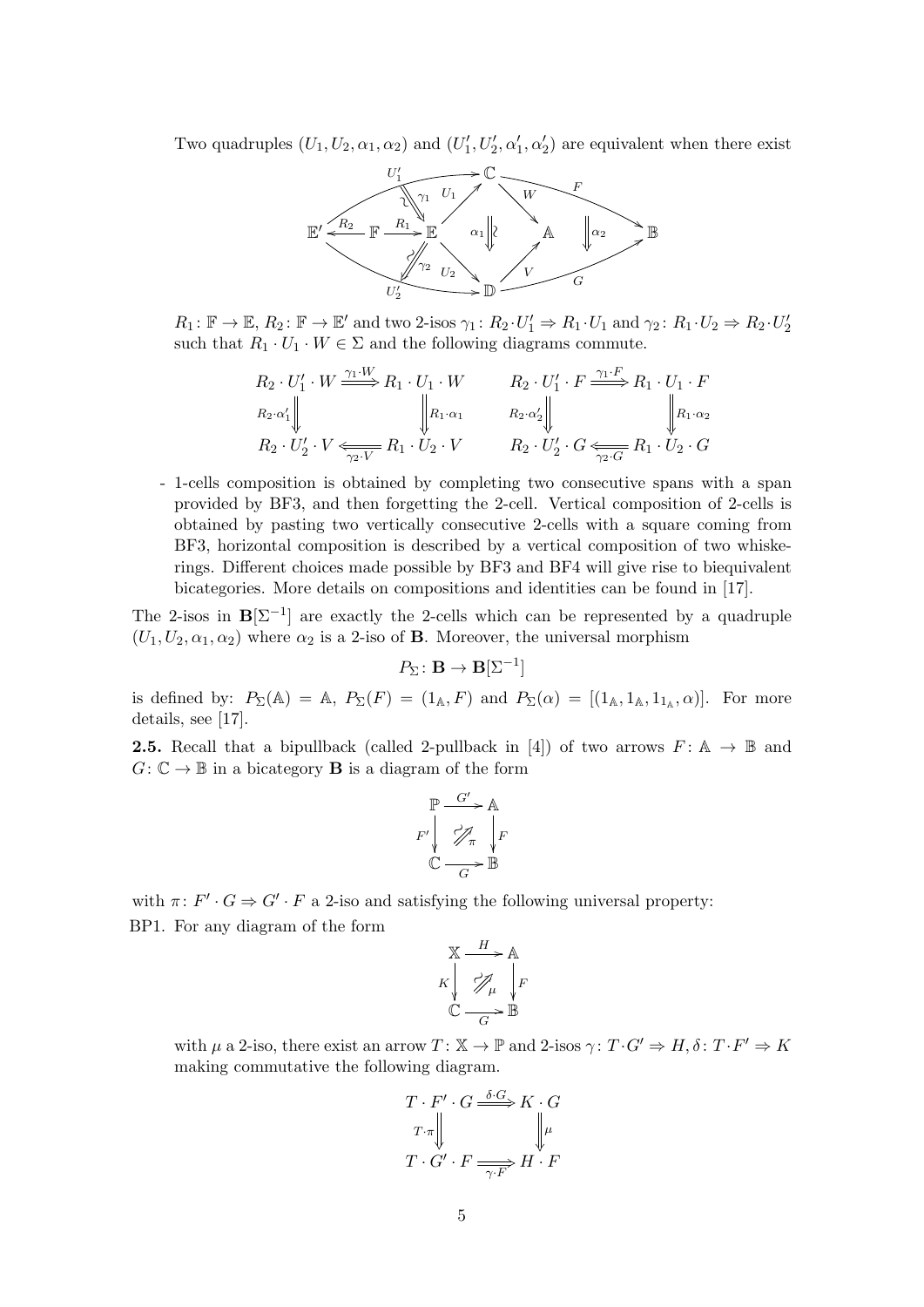BP2. Given 1-cells  $T, S: \mathbb{X} \rightrightarrows \mathbb{P}$  and 2-isos  $\alpha: T \cdot F' \Rightarrow S \cdot F'$  and  $\beta: T \cdot G' \Rightarrow S \cdot G'$ , if

$$
T \cdot F' \cdot G \xrightarrow{\alpha \cdot G} S \cdot F' \cdot G
$$
  
\n
$$
T \cdot \overline{G'} \cdot F \xrightarrow{\alpha \cdot G} S \cdot G' \cdot F
$$
  
\n
$$
T \cdot G' \cdot F \xrightarrow{\beta \cdot F} S \cdot G' \cdot F
$$

commutes, then there exists a unique 2-cell  $\varphi: T \Rightarrow S$  such that  $\varphi \cdot F' = \alpha$  and  $\varphi \cdot G' = \beta$ . (It is not hard to prove that the 2-cell  $\varphi$  of BP2 is actually a 2-iso.)

2.6. In [16], we focused on strong h-pullbacks instead of bipullbacks. The universal property of strong h-pullbacks subsumes that of bipullbacks, but strong h-pullbacks are determined up to isomorphism, whereas bipullbacks are determined up to equivalence. This is why the notion of bipullback is the 'correct' notion of 2-dimensional pullback in the context of bicategories of fractions. Moreover, we will use the fact that pasting together bipullbacks we still get a bipullback (which is not the case if we work with strong h-pullbacks). See [4, 11] for more details on bipullbacks and strong h-pullbacks.

## 3. Preservation of bipullbacks

This section is devoted to the proof of our main theorem, generalising the 1-dimensional case.

**Theorem 3.1.** Let **B** be a bicategory with bipullbacks and  $\Sigma$  a class of arrows in **B** having a right calculus of fractions. Then  $B[\Sigma^{-1}]$  has bipullbacks and the universal morphism  $P_{\Sigma} : \mathbf{B} \to \mathbf{B}[\Sigma^{-1}]$  preserves them.

*Proof.* Consider two arrows in  $\mathbf{B}[\Sigma^{-1}]$ 



with  $S, U \in \Sigma$ , and the bipullback of the right legs in **B**.

$$
\mathbb{P} \xrightarrow{T'} \mathbb{F} \nR' \downarrow \n\mathcal{P}_{\pi} \downarrow R \n\mathbb{G} \xrightarrow{T} \mathbb{B}
$$

If we can prove that

$$
(1,R') \begin{array}{c}\n\mathbb{P} \xrightarrow{(1,T')} & \mathbb{F} \\
\downarrow \nearrow & \nearrow \\
\hline\n\mathcal{P}_{\Sigma}(\pi) & \downarrow (1,R) \\
\mathbb{G} \xrightarrow{(1,T)} & \mathbb{B}\n\end{array}
$$

is still a bipullback in  $B[\Sigma^{-1}]$ , then the bipullback of  $(S, R)$  and  $(U, T)$  in  $B[\Sigma^{-1}]$  is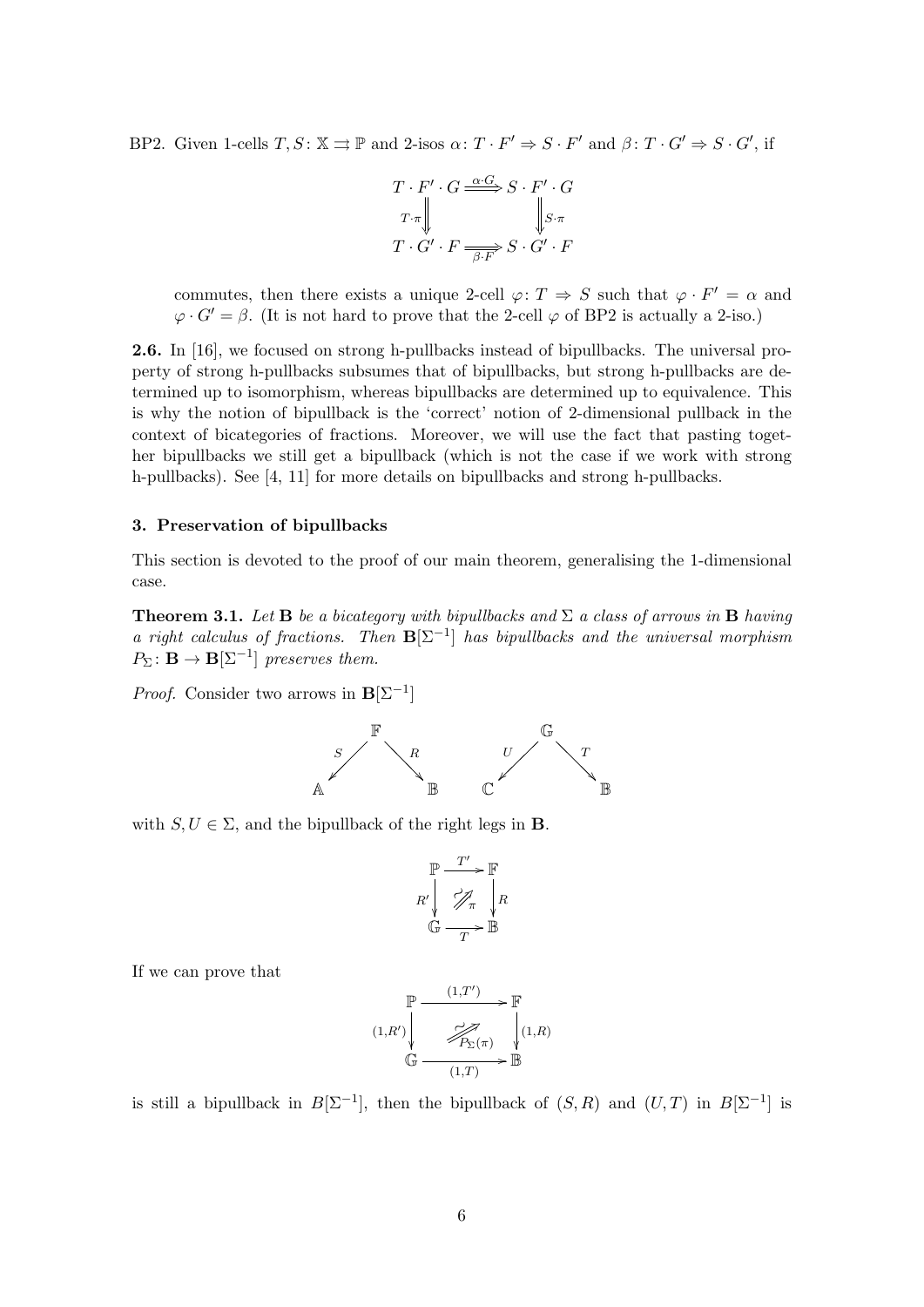obtained pasting together the four bipullbacks below.

$$
(1,R') \begin{array}{c}\n\mathbb{P} \xrightarrow{(1,T')} & \mathbb{F} \xrightarrow{(1,S)} \mathbb{A} \\
\hline\n\mathcal{P}_{\Sigma}(\pi) & \mathbb{I}(1,R) \cong & \mathbb{I}(S,R) \\
\mathbb{G} \xrightarrow{(1,T)} & \mathbb{B} \xrightarrow{1_B} & \mathbb{B} \\
\hline\n(1,U) \begin{array}{c}\n\mathbb{I}(1,T) \\
\mathbb{I}(1,T) \\
\mathbb{I}(1,T) \\
\mathbb{I}(1,T) \\
\mathbb{I}(1,T) \\
\mathbb{I}(1,T) \\
\mathbb{I}(1,T) \\
\mathbb{I}(1,T) \\
\mathbb{I}(1,T) \\
\mathbb{I}(1,T) \\
\mathbb{I}(1,T) \\
\mathbb{I}(1,T) \\
\mathbb{I}(1,T) \\
\mathbb{I}(1,T) \\
\mathbb{I}(1,T) \\
\end{array}
$$

The fact that the lower-right square is a bipullback is obvious, and that the upper-right and lower-left are bipullbacks is easily proved. Indeed, for the upper-right square, just compose the obvious bipullback

$$
(S,R)\begin{array}{ccc}\n & A & \xrightarrow{1_A} & A \\
 & \searrow & & A \\
 & \searrow & & (S,R) \\
 & \xrightarrow{1_B} & \xrightarrow{1_B} & \mathbb{B}\n\end{array}
$$

with the equivalence  $(1, S): \mathbb{F} \to \mathbb{A}$ . The lower-left one is treated similarly. Hence let us prove that the upper left square is a bipullback. We are going to prove separately the two parts of the universal property of the bipullback, that is, BP1 and BP2. BP1. Consider a diagram in  $\mathbf{B}[\Sigma^{-1}]$ 

$$
(Y_1, Y_2) \n\begin{array}{ccc}\n& (X_1, X_2) & \mathbb{F} \\
& \nearrow & \mathbb{F} \\
& \searrow & \searrow \\
& \mathbb{G} & \xrightarrow{(1,T)} & \mathbb{B}\n\end{array}
$$

where  $\mu$  is represented by



We thus get the following diagram in B

$$
U_1 \cdot Y_2 \downarrow \frac{\mathbb{E} \xrightarrow{U_2 \cdot X_2} \mathbb{F}}{\mathbb{E} \xrightarrow{T}} R
$$
  

$$
\mathbb{G} \xrightarrow{T} \mathbb{B}
$$

and by the universal property of the bipullback BP1, an arrow  $L: \mathbb{E} \to \mathbb{P}$  and two 2-isos  $\gamma: L \cdot T' \Rightarrow U_2 \cdot X_2$  and  $\delta: L \cdot R' \Rightarrow U_1 \cdot Y_2$  which make the diagram

$$
L \cdot R' \cdot T \xrightarrow{\delta \cdot T} U_1 \cdot Y_2 \cdot T
$$
  
\n
$$
L \cdot \pi \parallel \qquad \qquad \downarrow \qquad \downarrow \downarrow \downarrow
$$
  
\n
$$
L \cdot T' \cdot R \xrightarrow{\gamma \cdot R} U_2 \cdot X_2 \cdot R
$$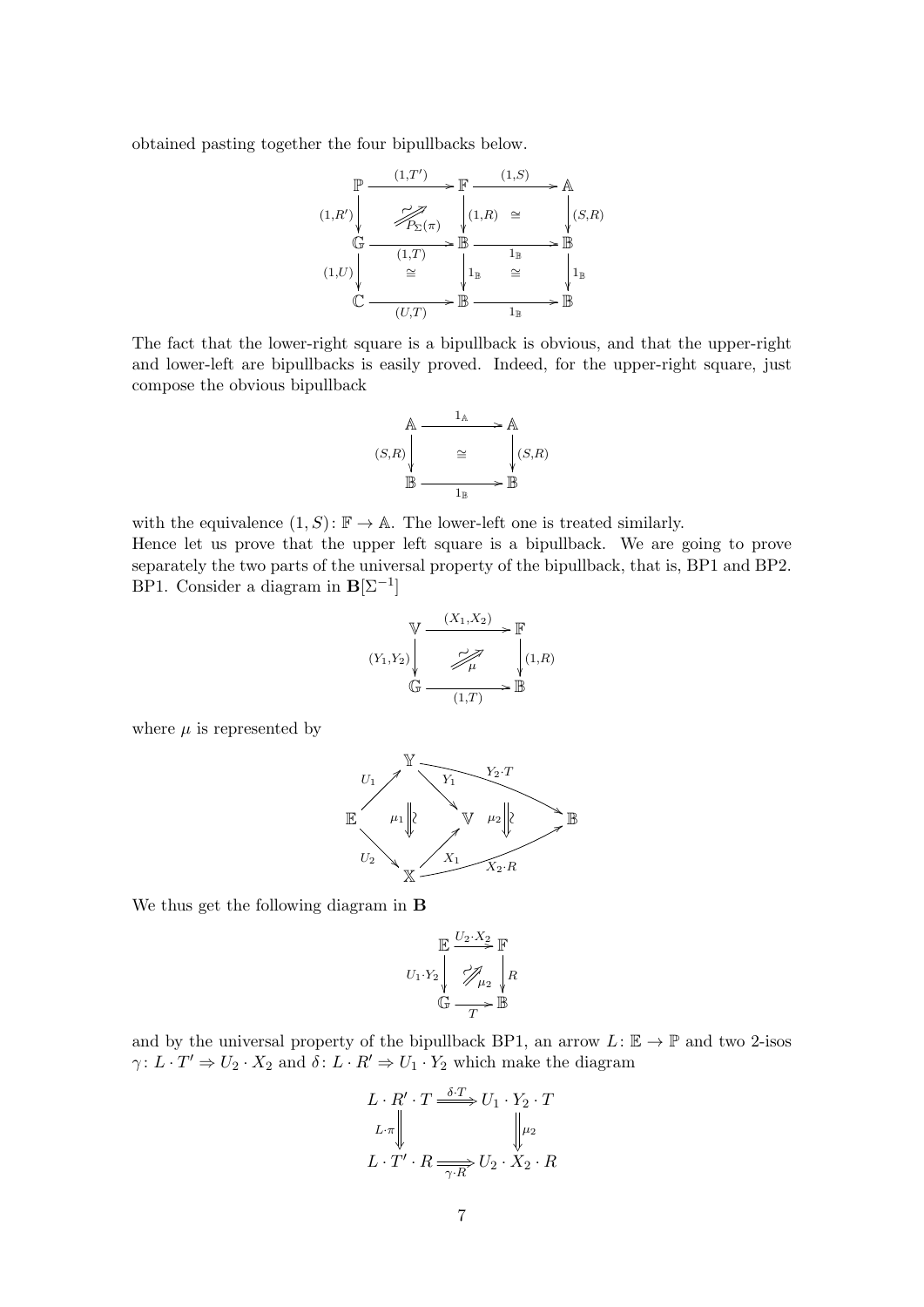commutative. This gives us a 1-cell  $(U_1 \cdot Y_1, L) \colon \mathbb{V} \to \mathbb{P}$  in  $\mathbf{B}[\Sigma^{-1}]$  and two 2-isos

$$
[(1_\mathbb{E},U_2,\mu_1,\gamma)]\colon (U_1\cdot Y_1,L)\cdot (1_\mathbb{P},T')\Rightarrow (X_1,X_2)
$$

and



The compatibility condition linking those two 2-isos can be deduced from the one linking  $\gamma$  and  $\delta$ .

BP2. Now, suppose we have two arrows  $\mathbb{V} \rightrightarrows \mathbb{P}$  in  $\mathbf{B}[\Sigma^{-1}]$ 



for  $i \in \{1,2\}$  together with two 2-isos

$$
\alpha = [(U_1, U_2, \alpha_1, \alpha_2)] : (W_1, H_1) \cdot (1_{\mathbb{P}}, R') \Rightarrow (W_2, H_2) \cdot (1_{\mathbb{P}}, R')
$$

and

β = [(V1, V2, β1, β2)]: (W1, H1) · (1P, T<sup>0</sup> ) ⇒ (W2, H2) · (1P, T<sup>0</sup> ). H1 W<sup>1</sup> H1·R<sup>0</sup> ∼ & α<sup>1</sup> E1 U<sup>1</sup> > <sup>U</sup><sup>2</sup> V G H2 W<sup>2</sup> > H2·R<sup>0</sup> 8 ∼ α<sup>2</sup> H1 W<sup>1</sup> H1·T 0 ∼ & β1 E2 V1 > <sup>V</sup><sup>2</sup> V F H2 W<sup>2</sup> > H2·T 0 8 ∼ β2 

Suppose also that the diagram

$$
(W_1, H_1) \cdot (1_{\mathbb{P}}, R') \cdot (1_{\mathbb{G}}, T) \xrightarrow{\alpha \cdot (1_{\mathbb{G}}, T)} (W_2, H_2) \cdot (1_{\mathbb{P}}, R') \cdot (1_{\mathbb{G}}, T)
$$
  

$$
(W_1, H_1) \cdot P_{\Sigma}(\pi) \downarrow^{\mathbb{Q}} \downarrow^{\mathbb{Q}} (W_2, H_2) \cdot P_{\Sigma}(\pi)
$$
  

$$
(W_1, H_1) \cdot (1_{\mathbb{P}}, T') \cdot (1_{\mathbb{F}}, R) \xrightarrow{\beta \cdot (1_{\mathbb{F}}, R)} (W_2, H_2) \cdot (1_{\mathbb{P}}, T') \cdot (1_{\mathbb{F}}, R)
$$

commutes in  $\mathbf{B}[\Sigma^{-1}]$ . This means that there exist  $S_1: \mathbb{K} \to \mathbb{E}_1$ ,  $S_2: \mathbb{K} \to \mathbb{E}_2$  and two 2-isos

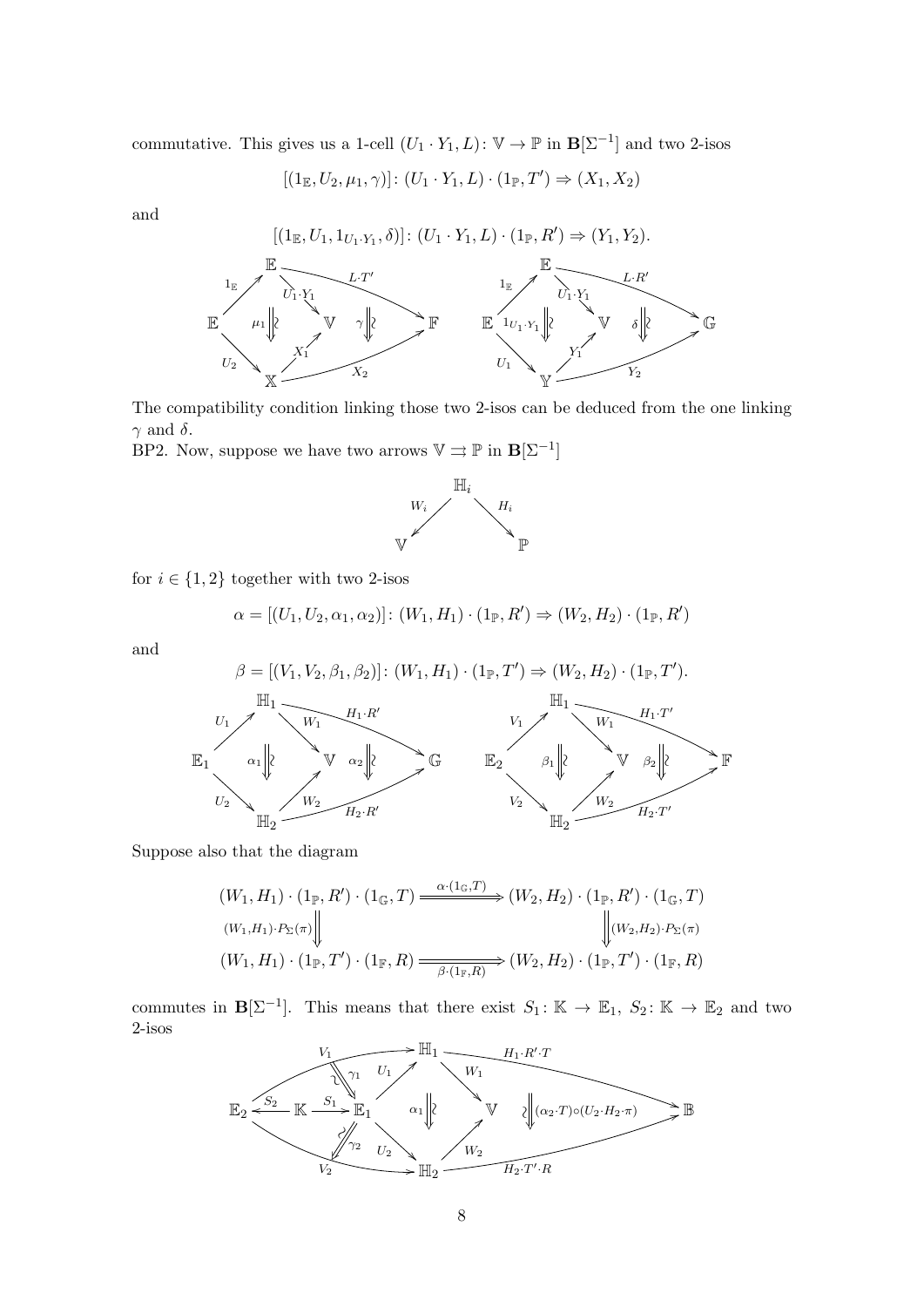$\gamma_1\colon S_2\cdot V_1\Rightarrow S_1\cdot U_1$  and  $\gamma_2\colon S_1\cdot U_2\Rightarrow S_2\cdot V_2$  such that  $S_1\cdot U_1\cdot W_1\in\Sigma$  and the following diagrams commute.

$$
S_2 V_1 W_1 \xrightarrow{\gamma_1 \cdot W_1} S_1 U_1 W_1
$$
  
\n
$$
S_2 \cdot \beta_1 \parallel \qquad \qquad \parallel S_1 \cdot \alpha_1
$$
  
\n
$$
S_2 V_2 W_2 \xleftarrow{\gamma_2 \cdot W_2} S_1 U_2 W_2
$$
\n(1)

$$
S_1U_1H_1R'T \xrightarrow{S_1 \cdot \alpha_2 \cdot T} S_1U_2H_2R'T \xrightarrow{S_1U_2H_2 \cdot \pi} S_1U_2H_2T'R
$$
  
\n
$$
\gamma_1 \cdot H_1R'T \xrightarrow{\gamma_2 \cdot H_2T'R} S_2V_1H_1T'R \xrightarrow{\gamma_2 \cdot H_2T'R} S_2V_2H_2T'R
$$
\n(2)

Now, we consider the following 2-isos:

$$
S_1U_1H_1R'\xrightarrow{S_1\cdot\alpha_2}S_1U_2H_2R'
$$

and

$$
S_1U_1H_1T' \xrightarrow{\gamma_1^{-1} \cdot H_1 \cdot T'} S_2V_1H_1T' \xrightarrow{S_2 \cdot \beta_2} S_2V_2H_2T' \xrightarrow{\gamma_2^{-1} \cdot H_2 \cdot T'} S_1U_2H_2T'.
$$

The commutativity of (2) and the property BP2 of the bipullback at  $\mathbb P$  give us a 2-iso  $\delta\colon S_1U_1H_1\Rightarrow S_1U_2H_2$  such that  $\delta\cdot R'=S_1\cdot\alpha_2$  and

$$
\delta \cdot T' = (\gamma_1^{-1} \cdot H_1 \cdot T') \circ (S_2 \cdot \beta_2) \circ (\gamma_2^{-1} \cdot H_2 \cdot T').
$$

So, we can construct a 2-iso  $\varphi = [(S_1 \cdot U_1, S_1 \cdot U_2, S_1 \cdot \alpha_1, \delta)] : (W_1, H_1) \Rightarrow (W_2, H_2)$ .



The identities  $\varphi \cdot (1_{\mathbb{P}}, R') = \alpha$  and  $\varphi \cdot (1_{\mathbb{P}}, T') = \beta$  follow from the diagrams



and

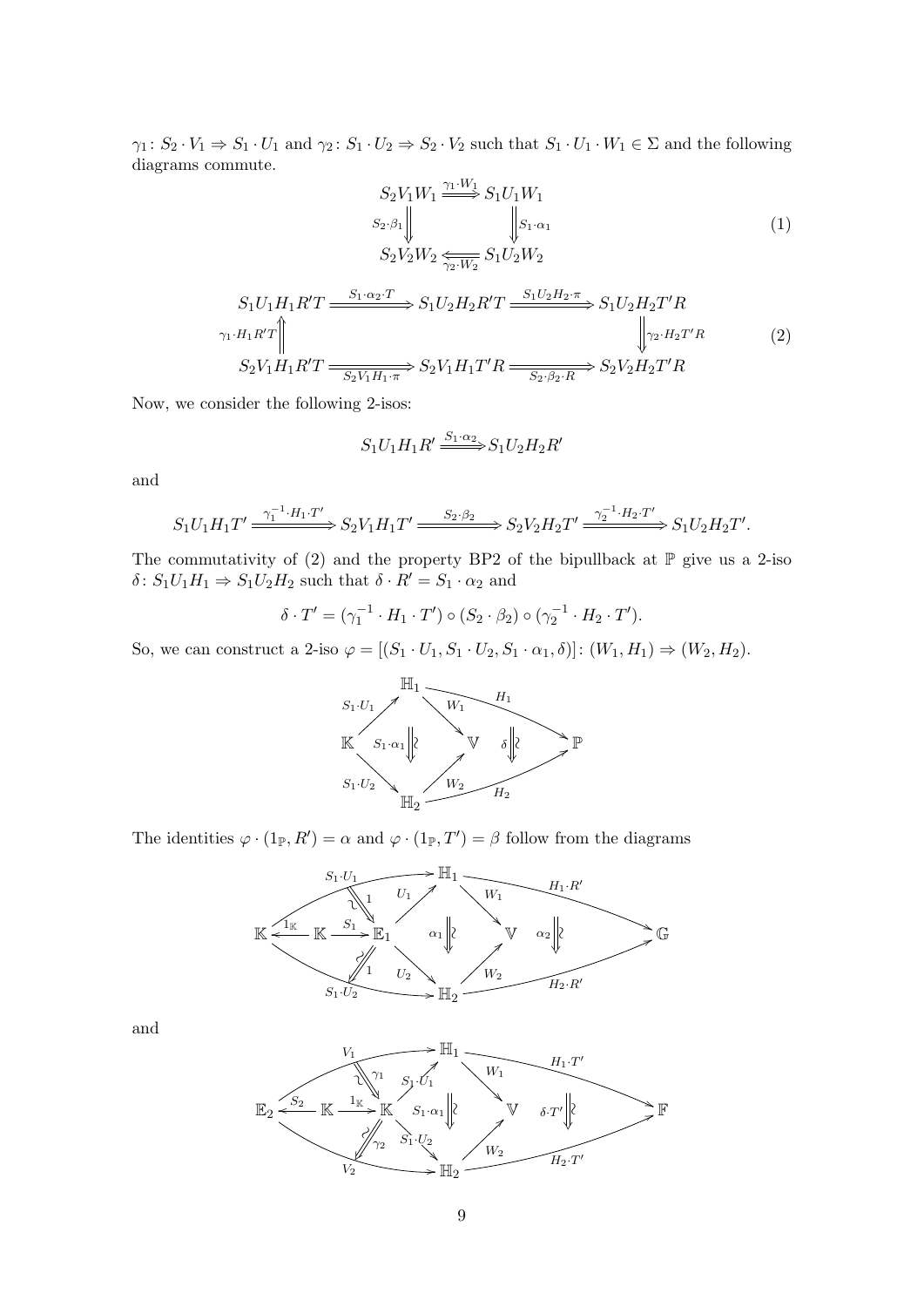where the coherence axioms can be deduced from the definition of  $\delta$  and the commutativity of (1). It remains to prove the uniqueness of such a 2-cell  $\varphi$ . Suppose  $\varphi'$  =  $[(U_3, U_4, \varepsilon_1, \varepsilon_2)] : (W_1, H_1) \Rightarrow (W_2, H_2)$  satisfies  $\varphi' \cdot (1_F, R') = \alpha$  and  $\varphi' \cdot (1_F, T') = \beta$ . The first identity implies the existence of a diagram



where  $U_5U_3W_1 \in \Sigma$ ,

$$
U_6 \cdot \alpha_1 = (\varepsilon_3 \cdot W_1) \circ (U_5 \cdot \varepsilon_1) \circ (\varepsilon_4 \cdot W_2)
$$
\n(3)

and

$$
U_6 \cdot \alpha_2 = (\varepsilon_3 \cdot H_1 R') \circ (U_5 \cdot \varepsilon_2 \cdot R') \circ (\varepsilon_4 \cdot H_2 R'). \tag{4}
$$

Since  $\varphi' = [(U_5U_3, U_5U_4, U_5 \cdot \varepsilon_1, U_5 \cdot \varepsilon_2)]$ , the second identity means that there exists a diagram



where  $U_7U_5U_3W_1 \in \Sigma$ ,

$$
U_8 \cdot \beta_1 = (\varepsilon_5 \cdot W_1) \circ (U_7 U_5 \cdot \varepsilon_1) \circ (\varepsilon_6 \cdot W_2)
$$
\n
$$
\tag{5}
$$

and

$$
U_8 \cdot \beta_2 = (\varepsilon_5 \cdot H_1 T') \circ (U_7 U_5 \cdot \varepsilon_2 \cdot T') \circ (\varepsilon_6 \cdot H_2 T'). \tag{6}
$$

Now, since  $S_2V_1W_1$  and  $V_1W_1$  are both in  $\Sigma$ , by axioms BF2, BF3 and BF4, there exist two arrows  $U_9$  and  $U_{10}$  with  $U_9 \in \Sigma$  and a 2-iso  $\varepsilon_7 : U_9U_8 \Rightarrow U_{10}S_2$ .

$$
\begin{array}{ccc}\n\mathbb{E}_6 & \xrightarrow{U_{10}} & \mathbb{K} \\
U_9 & \nearrow & \searrow & \\
\mathbb{E}_5 & \xrightarrow{U_8} & \mathbb{E}_2\n\end{array}
$$

Let us consider the 2-iso

$$
U_9U_7U_6U_1\overset{U_9U_7\cdot\varepsilon_3}{\Longrightarrow}U_9U_7U_5U_3\overset{U_9\cdot\varepsilon_5^{-1}}{\Longrightarrow}U_9U_8V_1\overset{\varepsilon_7\cdot V_1}{\Longrightarrow}U_{10}S_2V_1\overset{U_{10}\cdot\gamma_1}{\Longrightarrow}U_{10}S_1U_1.
$$

Then, since  $U_1W_1$  and  $W_1$  are both in  $\Sigma$ , using the axiom BF4 twice, we get a 1-cell  $U_{11}$ :  $\mathbb{E}_7 \to \mathbb{E}_6$  in  $\Sigma$  and a 2-iso  $\varepsilon_8$ :  $U_{11}U_9U_7U_6 \Rightarrow U_{11}U_{10}S_1$  such that

$$
\varepsilon_8 \cdot U_1 = (U_{11}U_9U_7 \cdot \varepsilon_3) \circ (U_{11}U_9 \cdot \varepsilon_5^{-1}) \circ (U_{11} \cdot \varepsilon_7 \cdot V_1) \circ (U_{11}U_{10} \cdot \gamma_1). \tag{7}
$$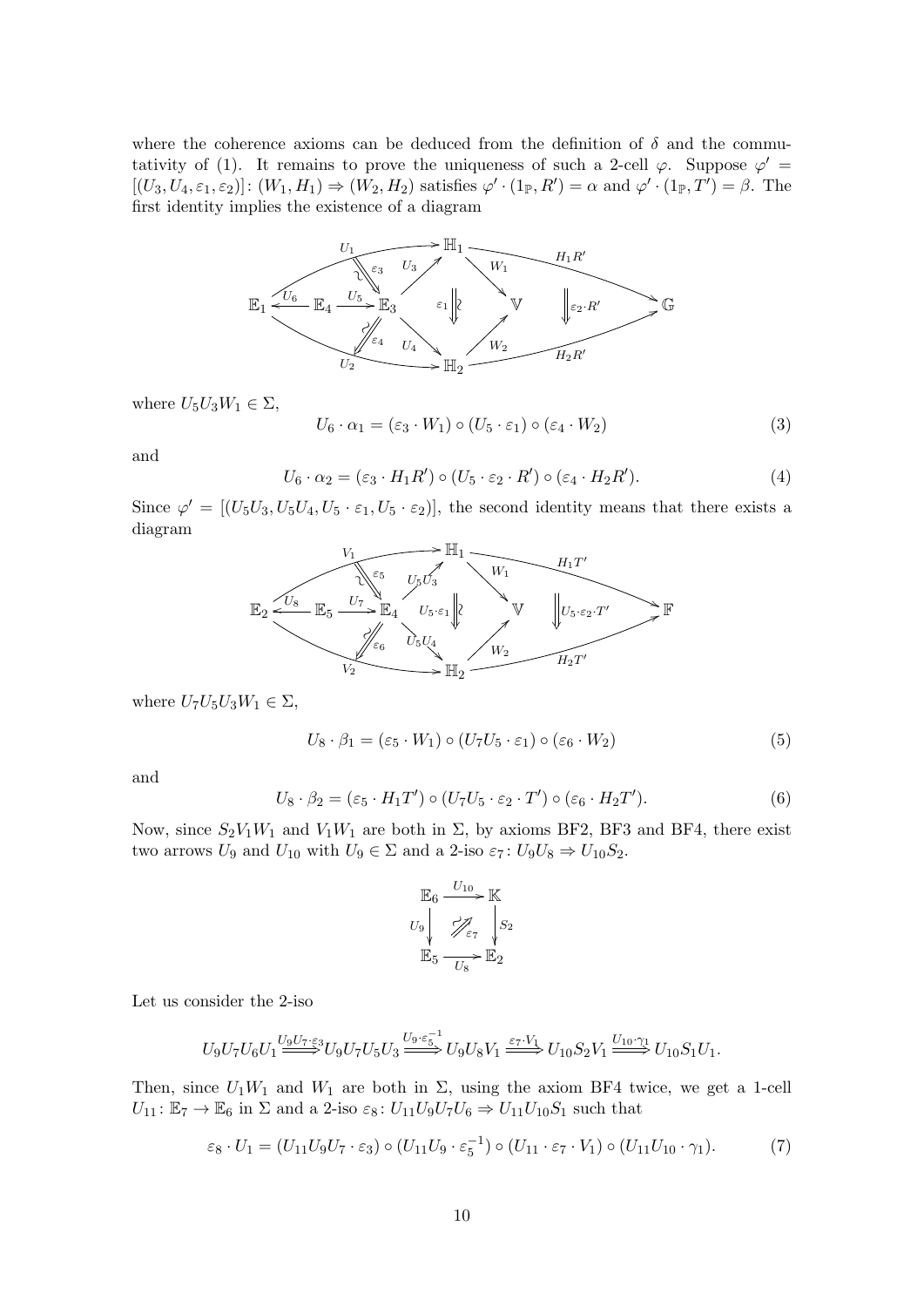Using the identities  $(1)$ ,  $(3)$ ,  $(5)$  and  $(7)$ , we get that

 $(U_{11}U_9 \cdot \varepsilon_6 \cdot W_2) \circ (U_{11} \cdot \varepsilon_7 \cdot V_2 W_2) = (U_{11}U_9U_7 \cdot \varepsilon_4 \cdot W_2) \circ (\varepsilon_8 \cdot U_2 W_2) \circ (U_{11}U_{10} \cdot \gamma_2 \cdot W_2).$ Therefore, since  $W_2 \in \Sigma$ , by the axiom BF4, there exists an arrow  $U_{12} : \mathbb{E}_8 \to \mathbb{E}_7$  in  $\Sigma$ such that

$$
(U_{12}U_{11}U_9 \cdot \varepsilon_6) \circ (U_{12}U_{11} \cdot \varepsilon_7 \cdot V_2) = (U_{12}U_{11}U_9U_7 \cdot \varepsilon_4) \circ (U_{12} \cdot \varepsilon_8 \cdot U_2) \circ (U_{12}U_{11}U_{10} \cdot \gamma_2).
$$
 (8)

Finally, to prove that  $\varphi' = \varphi$ , we consider the following diagram



with the 2-isos

 $(U_{12}U_{11}U_{9}\cdot\varepsilon_{5}^{-1})\circ(U_{12}U_{11}\cdot\varepsilon_{7}\cdot V_{1})\circ(U_{12}U_{11}U_{10}\cdot\gamma_{1})\colon U_{12}U_{11}U_{9}U_{7}U_{5}U_{3}\Rightarrow U_{12}U_{11}U_{10}S_{1}U_{10}U_{11}U_{10}U_{11}U_{10}U_{11}U_{10}U_{11}U_{10}U_{11}U_{10}U_{11}U_{10}U_{11}U_{10}U_{11}U_{10}U_{11}U_{10}U_{11}U$ and

$$
(U_{12}U_{11}U_{10}\cdot\gamma_2)\circ(U_{12}U_{11}\cdot\varepsilon_7^{-1}\cdot V_2)\circ(U_{12}U_{11}U_9\cdot\varepsilon_6^{-1})\colon U_{12}U_{11}U_{10}S_1U_2\Rightarrow U_{12}U_{11}U_9U_7U_5U_4.
$$

To prove the first coherence axiom, we use identities (1) and (5), while for the second one, we use the universal property of the bipullback. Indeed, to prove it, it suffices to compose each 2-cell with both  $T'$  and  $R'$ . The one composed with  $T'$  can be deduced from the definition of  $\delta$  and (6), while the one composed with R' follows from the definition of  $\delta$ , (4), (7) and (8).  $\Box$ 

#### 4. The snail lemma for fractors

In this section,  $A$  is a pointed exact category.

4.1. The 2-category  $\mathbf{Grpd}(\mathcal{A})$  of internal groupoids in  $\mathcal{A}$  has bipullbacks and, in particular, bikernels (in fact,  $\text{Grgd}(\mathcal{A})$  has strong h-pullbacks, and so it has bipullbacks, see [19, 11]). Moreover, there are two 2-functors

$$
\pi_0\colon \mathbf{Grpd}(\mathcal{A})\to \mathcal{A} \quad \text{and} \quad \pi_1\colon \mathbf{Grpd}(\mathcal{A})\to \mathbf{Grp}(\mathcal{A})
$$

(where  $A$  and  $\mathbf{Grp}(\mathcal{A})$ , the category of internal groups in  $\mathcal{A}$ , are seen as discrete 2categories) respectively defined by the following coequalizer and kernel

$$
A_1 \xrightarrow{d}_{c} A_0 \xrightarrow{\eta_{\mathbb{A}}} \pi_0(\mathbb{A}) \qquad \pi_1(\mathbb{A}) \xrightarrow{\epsilon_{\mathbb{A}}} A_1 \xrightarrow{\langle d,c \rangle} A_0 \times A_0
$$

where d and c are respectively the domain and codomain maps of the internal groupoid  $\mathbb{A}$ . For an internal functor  $F: A \to \mathbb{B}$ , its bikernel is defined as the bipullback

$$
\mathbb{K}(F) \xrightarrow{K(F)} \mathbb{A}
$$
\n
$$
\downarrow \qquad \qquad \nearrow_{k(F)} \downarrow \qquad \qquad F
$$
\n
$$
0 \xrightarrow{\qquad \qquad \nearrow_{k(F)} \downarrow} F
$$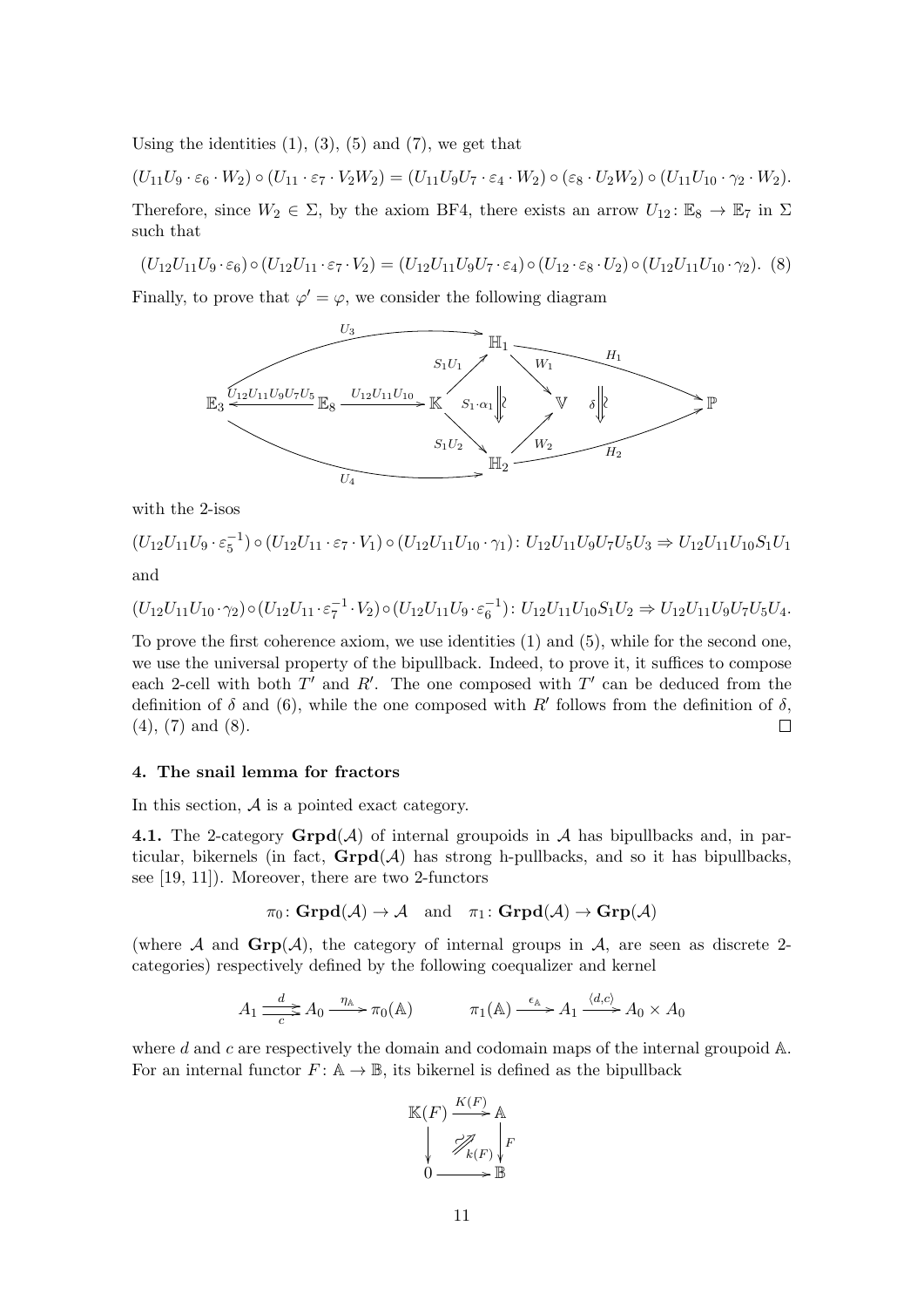and it is represented by

$$
\mathbb{K}(F) \xrightarrow{K(F)} \mathbb{A} \xrightarrow{F} \mathbb{B}.
$$

The main result in  $[16]$  states that for any internal functor F, there is an exact sequence

$$
\pi_1(\mathbb{K}(F)) \xrightarrow{\pi_1(K(F))} \pi_1(\mathbb{A}) \xrightarrow{\pi_1(F)} \pi_1(\mathbb{B}) \longrightarrow \pi_0(\mathbb{K}(F)) \xrightarrow{\pi_0(K(F))} \pi_0(\mathbb{A}) \xrightarrow{\pi_0(F)} \pi_0(\mathbb{B}).
$$

Here, the exactness at  $B$  of

$$
A \xrightarrow{f} B \xrightarrow{g} C
$$

is intended in the sense that  $f$  factors as a regular epimorphism followed by the kernel of  $g$ .

4.2. The class of weak equivalences in  $\mathbf{Grpd}(\mathcal{A})$  has a right calculus of fractions (in the bicategorical sense) [19]. The bicategory of fractions of  $\text{Grpd}(\mathcal{A})$  with respect to this class of weak equivalences has been described in [15] (see also [1] if  $\mathcal A$  is semi-abelian, [12] if A is monadic, [2] if A has enough regular projective objects, and [18] for a description in terms of anafunctors). The objects are internal groupoids, and the arrows are particular profunctors called fractors: a fractor  $E: \mathbb{A} \rightarrow \mathbb{B}$  is a diagram of the form



where

- $\sigma$  is a regular epimorphism, and  $R[\sigma]$  is its kernel pair;
- $\rho$  coequalizes  $d, c: R \rightrightarrows E;$
- $\overline{\sigma}$ ,  $\sigma$ ) and  $(\overline{\rho}, \rho)$  are discrete fibrations.

Given two fractors  $E: \mathbb{A} \to \mathbb{B}$  and  $E': \mathbb{A} \to \mathbb{B}$ , a 2-cell is just an arrow  $E \to E'$  in A satisfying suitable compatibility conditions.

The main result in [15] states that the bicategory of fractions of  $\mathbf{Grpd}(\mathcal{A})$  with respect to weak equivalences is the embedding

$$
\mathcal{F}\colon \mathbf{Grpd}(\mathcal{A})\to \mathbf{Fract}(\mathcal{A})
$$

of functors into fractors. Therefore, using Theorem 3.1, we have the following result.

#### Proposition 4.3.

- 1. The bicategory of fractors  $\textbf{Fract}(\mathcal{A})$  has bipullbacks and moreover the 2-functor  $\mathcal{F}: \mathbf{Grpd}(\mathcal{A}) \rightarrow \mathbf{Fract}(\mathcal{A})$  preserves bipullbacks.
- 2. In particular,  $\textbf{Fract}(\mathcal{A})$  has bikernels and  $\mathcal{F}$ :  $\textbf{Grpd}(\mathcal{A}) \rightarrow \textbf{Fract}(\mathcal{A})$  preserves bikernels.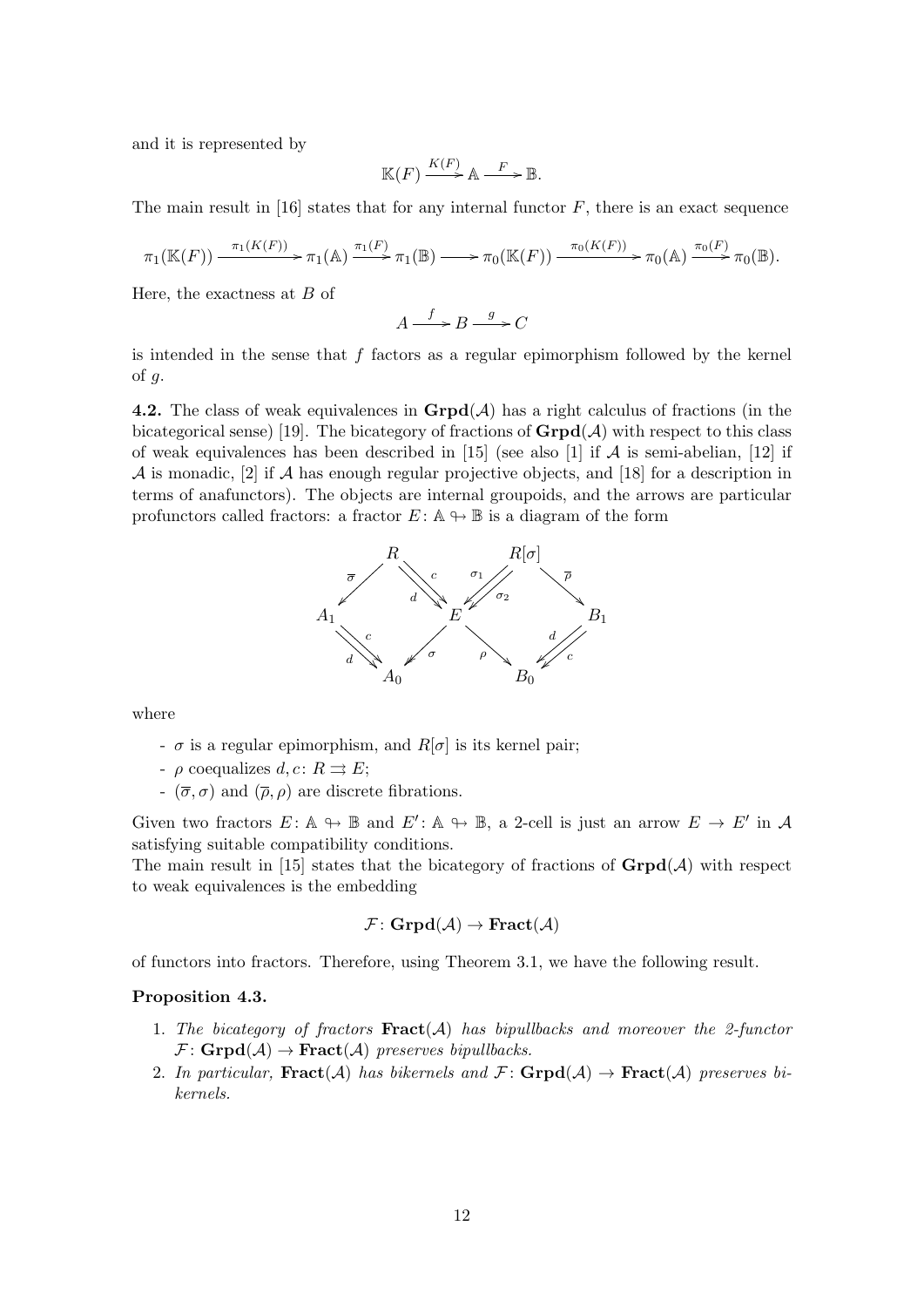From Lemma 4.5 in [16], we also know that the 2-functors  $\pi_0$  and  $\pi_1$  convert weak equivalences in isomorphisms, so that thay can be extended to the bicategory of fractions.



Now we are ready to extend the exact sequence of 4.1 to fractors.

**Theorem 4.4.** Let  $F: \mathbb{A} \to \mathbb{B}$  be a fractor between groupoids in A, together with its bikernel  $K(F): \mathbb{K}(F) \to \mathbb{A}$ . There exists an exact sequence

$$
\pi_1(\mathbb{K}(F)) \xrightarrow{\pi_1(K(F))} \pi_1(\mathbb{A}) \xrightarrow{\pi_1(F)} \pi_1(\mathbb{B}) \longrightarrow \pi_0(\mathbb{K}(F)) \xrightarrow{\pi_0(K(F))} \pi_0(\mathbb{A}) \xrightarrow{\pi_0(F)} \pi_0(\mathbb{B}).
$$

*Proof.* Since the class of weak equivalences in  $\text{Grpd}(\mathcal{A})$  has a right calculus of fractions (in the bicategorical sense) [19], by construction of  $\mathbf{Grpd}(\mathcal{A})[\Sigma^{-1}] \simeq \mathbf{Fract}(\mathcal{A}),$  the fractor  $F: \mathbb{A} \rightarrow \mathbb{B}$  has a tabulation, i.e., there exist two internal functors

$$
\mathbb{A} \xleftarrow{S} \mathbb{F} \xrightarrow{R} \mathbb{B}
$$

with S a weak equivalence and such that  $\mathcal{F}(S) \cdot F \cong \mathcal{F}(R)$ . We also consider the bikernel

$$
\mathbb{K}(R)\xrightarrow{K(R)}\mathbb{F}\xrightarrow{R}\mathbb{B}
$$

of R in  $\mathbf{Grpd}(\mathcal{A})$ . By Proposition 4.3,

$$
\mathbb{K}(R) \xrightarrow{\mathcal{F}(K(R))} \mathbb{F} \xrightarrow{\mathcal{F}(R)} \mathbb{B}
$$

is a bikernel in **Fract**( $\mathcal{A}$ ). Therefore, since  $\mathcal{F}(S)$  is an equivalence, also

$$
\mathbb{K}(R) \xrightarrow{\mathcal{F}(K(R)) \cdot \mathcal{F}(S)} \mathbb{A} \xrightarrow{F} \mathbb{B}
$$

is a bikernel in **Fract**( $A$ ). In other words, the comparison  $S'$  in the following diagram is an equivalence.

$$
\mathbb{K}(R) \xrightarrow{\mathcal{F}(K(R))} \mathbb{F} \xrightarrow{\mathcal{F}(R)} \mathbb{B}
$$
\n
$$
S' \downarrow \cong \mathcal{F}(S) \downarrow \cong \downarrow_{\mathbb{I}_{\mathbb{B}}}
$$
\n
$$
\mathbb{K}(F) \xrightarrow{K(F)} \mathbb{A} \xrightarrow{F} \mathbb{B}
$$

Now we can construct an exact sequence starting from the functor  $R: \mathbb{F} \to \mathbb{B}$  as in 4.1, and we get the first line of the following diagram.

$$
\pi_1(\mathbb{K}(R)) \xrightarrow{\pi_1(K(R))} \pi_1(\mathbb{F}) \xrightarrow{\pi_1(R)} \pi_1(\mathbb{F}) \xrightarrow{\pi_1(R)} \pi_1(\mathbb{F}) \xrightarrow{\pi_1(K(R))} \pi_1(\mathbb{F}) \xrightarrow{\pi_1(K(R))} \pi_1(\mathbb{F}) \xrightarrow{\pi_1(K(R))} \pi_1(\mathbb{F}) \xrightarrow{\pi_1(K(R))} \pi_1(\mathbb{F}) \xrightarrow{\pi_1(K(R))} \pi_1(\mathbb{F}) \xrightarrow{\pi_1(K(R))} \pi_1(\mathbb{F}) \xrightarrow{\pi_1(K(S))} \text{id } \qquad \qquad \pi_1(K(F)) \xrightarrow{\pi_1(K(F))} \pi_1(\mathbb{K}(F)) \xrightarrow{\pi_1(K(F))} \pi_1(\mathbb{K}(F)) \xrightarrow{\pi_1(K(F))} \pi_1(\mathbb{K}(F)) \xrightarrow{\pi_1(K(F))} \pi_1(\mathbb{K}(F)) \xrightarrow{\pi_1(K(F))} \pi_1(\mathbb{K}(F)) \xrightarrow{\pi_1(K(F))} \pi_1(\mathbb{K}(F)) \xrightarrow{\pi_1(K(F))} \pi_1(\mathbb{K}(F)) \xrightarrow{\pi_1(K(F))} \pi_1(\mathbb{K}(F)) \xrightarrow{\pi_1(K(F))} \pi_1(\mathbb{K}(F)) \xrightarrow{\pi_1(K(F))} \pi_1(\mathbb{K}(F)) \xrightarrow{\pi_1(K(F))} \pi_1(\mathbb{K}(F)) \xrightarrow{\pi_1(K(F))} \pi_1(\mathbb{K}(F)) \xrightarrow{\pi_1(K(F))} \pi_1(\mathbb{K}(F)) \xrightarrow{\pi_1(K(F))} \pi_1(\mathbb{K}(F)) \xrightarrow{\pi_1(K(F))} \pi_1(\mathbb{K}(F)) \xrightarrow{\pi_1(K(F))} \pi_1(\mathbb{K}(F)) \xrightarrow{\pi_1(K(F))} \pi_1(\mathbb{K}(F)) \xrightarrow{\pi_1(K(F))} \pi_1(\mathbb{K}(F)) \xrightarrow{\pi_1(K(F))} \pi_1(\mathbb{K}(F)) \xrightarrow{\pi_1(K(F))} \pi_1(\mathbb{K}(F)) \xrightarrow{\pi_1(K(F))} \pi_1(\mathbb{K}(F)) \xrightarrow{\pi_1(K(F))} \pi_1(\mathbb{K}(F)) \xrightarrow{\pi_1(K(F))} \pi_1(\mathbb{K}(F)) \xrightarrow{\pi
$$

Since  $S'$  and  $\mathcal{F}(S)$  are equivalences, all the columns are isomorphisms and the proof is complete.  $\Box$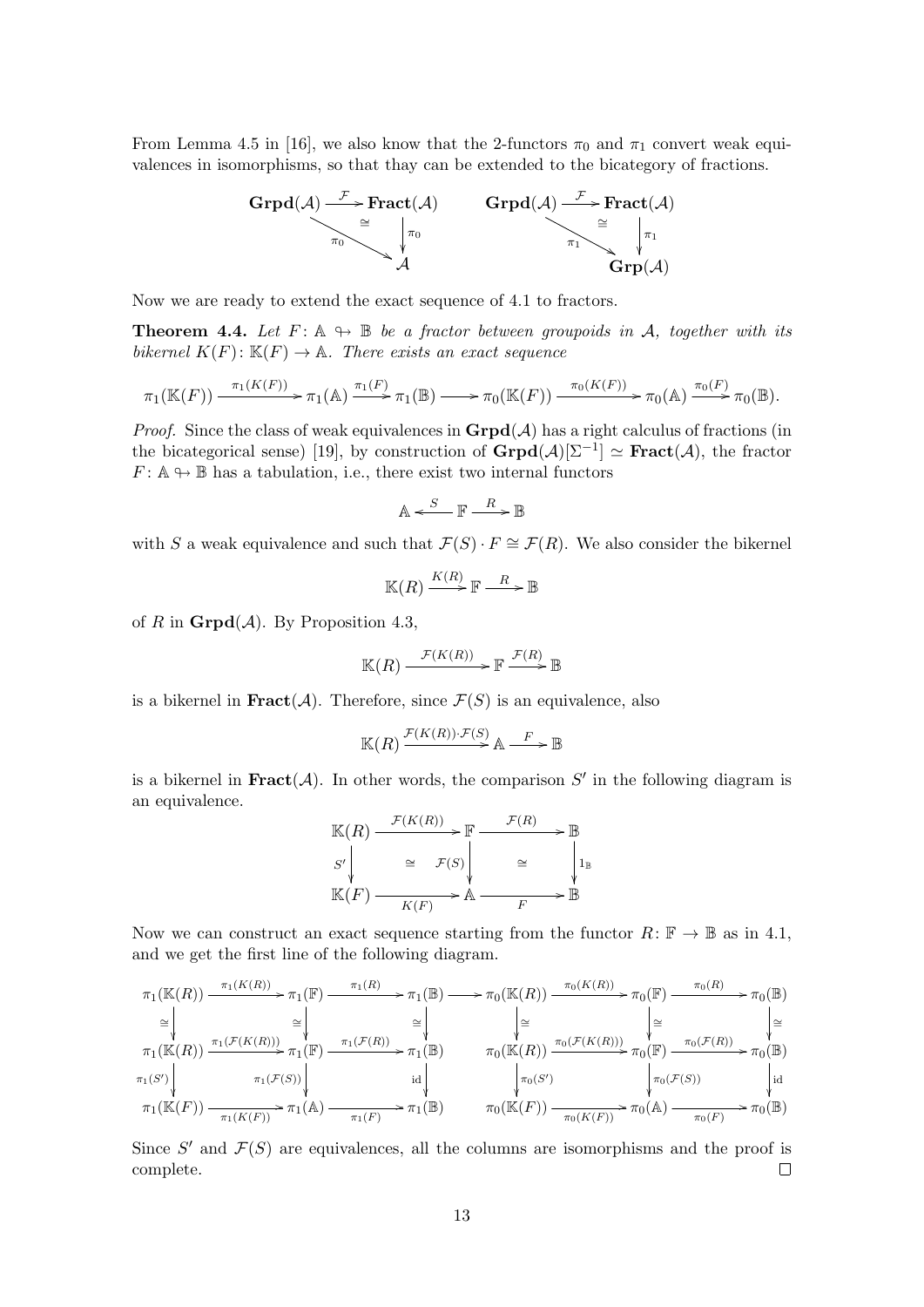**4.5.** In [16], the  $\pi_0$ - $\pi_1$ -exact sequence associated with an internal functor  $F: A \to \mathbb{B}$  is obtained under the assumption that the groupoids  $\mathbb{A}, \mathbb{B}$  and  $\mathbb{K}(F)$  are proper. Here we can omit this assumption, because our base category  $A$  is exact, so that all groupoids are proper.

- [1] O. ABBAD, S. MANTOVANI, G. METERE, E.M. VITALE, Butterflies in a semi-abelian context, Advances in Mathematics 238 (2013) 140–183.
- [2] O. ABBAD, E.M. VITALE, Faithful calculus of fractions, Cahiers de Topologie et Géométrie Différentielle Catégorique 54 (2013) 221–239.
- [3] M. BARR, Exact categories, *Springer Lecture Notes in Mathematics* 236 (1971) 1–120.
- [4] J. BÉNABOU, Some remarks on 2-categorical algebra, Bulletin de la Société Mathématique de Belgique 41 (1989) 127–194.
- [5] F. Borceux, Handbook of categorical algebra, Vol. 1, Cambridge University Press 1994.
- [6] D. BOURN,  $3 \times 3$  lemma and protomodularity, *Journal of Algebra* 236 (2001) 778–795.
- [7] R. Brown, Fibrations of groupoids, Journal of Algebra 15 (1970) 103–132.
- [8] M. BUNGE, R. PARÉ, Stacks and equivalence of indexed categories, Cahiers de Topologie et Géométrie Différentielle Catégorique 20 (1979) 373–399.
- [9] J. Duskin, R. Kieboom, E.M. Vitale, Morphisms of 2-groupoids and lowdimensional cohomology of crossed modules, Fields Institute Communication Series 43 (2004) 227–241.
- [10] P. GABRIEL AND M. ZISMAN, Calculus of fractions and homotopy theory, *Springer* 1967.
- [11] P.-A. Jacqmin, S. Mantovani, G. Metere, E.M. Vitale, On fibrations between internal groupoids and their normalizations, Applied Categorical Structures 26 (2017) 1015–1039.
- [12] P.-A. Jacqmin, E.M. Vitale, Bicategories of fractions for groupoids in monadic categories, Tbilisi Mathematical Journal 8 (2015) 85–105.
- [13] Z. JANELIDZE, E.M. VITALE, The snail lemma in a pointed regular category, Journal of Pure and Applied Algebra 221 (2017) 135–143.
- [14] S. MACLANE, R. PARÉ, Coherence for bicategories and indexed categories, *Journal* of Pure and Applied Algebra 37 (1985) 59–80.
- [15] S. Mantovani, G. Metere, E.M. Vitale, Profunctors in Maltcev categories and fractions of functors, Journal of Pure and Applied Algebra 217 (2013) 1173–1186.
- [16] S. Mantovani, G. Metere, E.M. Vitale, The snail lemma for internal groupoids, arXiv:1707.00875v1 [math.CT] (2017).
- [17] D. Pronk, Etendues and stacks as bicategories of fractions, Compositio Mathematica 102 (1996) 243–303.